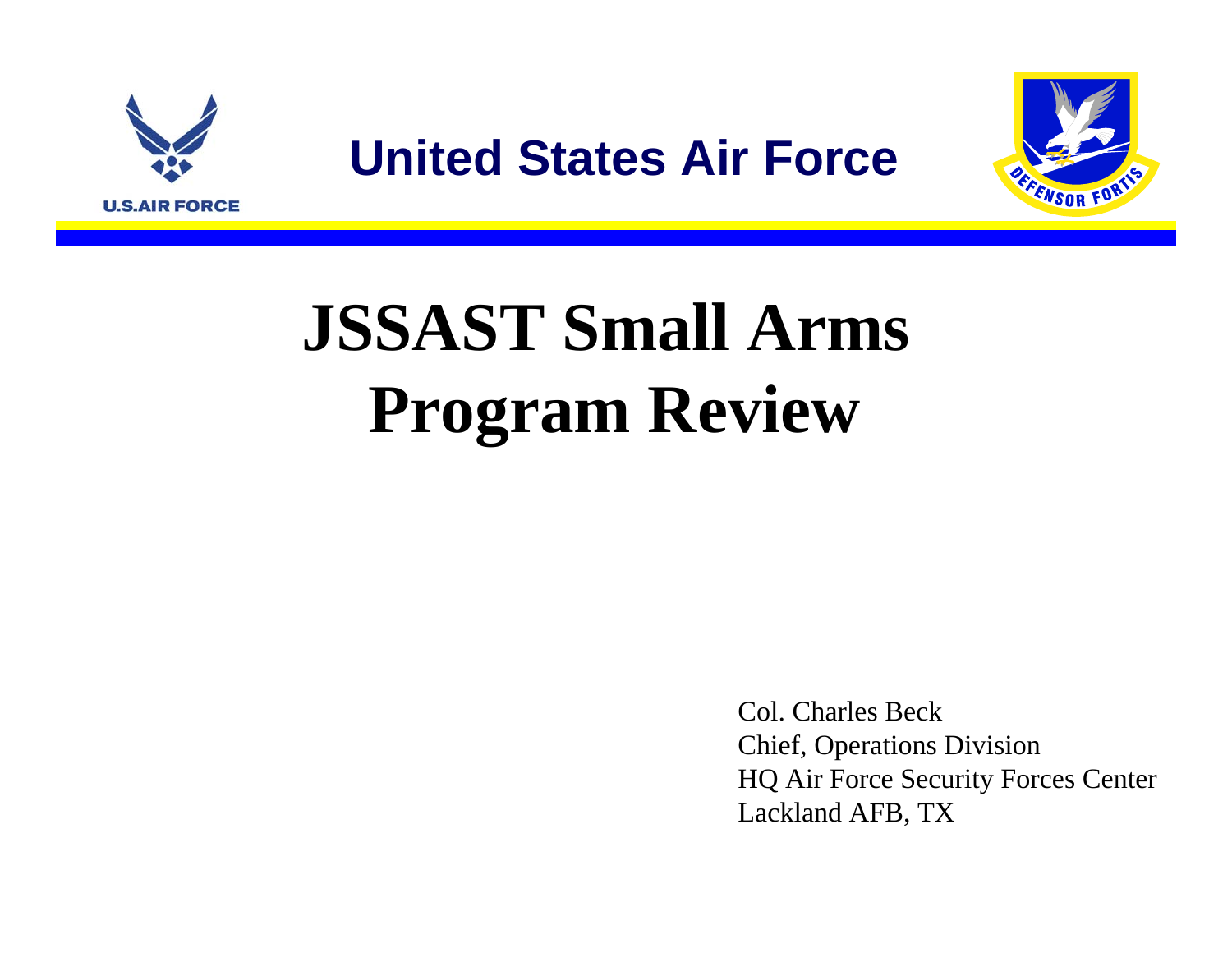

## **Overview**



- Organization
- M4 Carbine
- M240B Machine gun
- M870 MCS
- M9 Pistol Replacement
- Emerging Requirements
- Opportunities for Industry
- Air Force Small Arms Top Priorities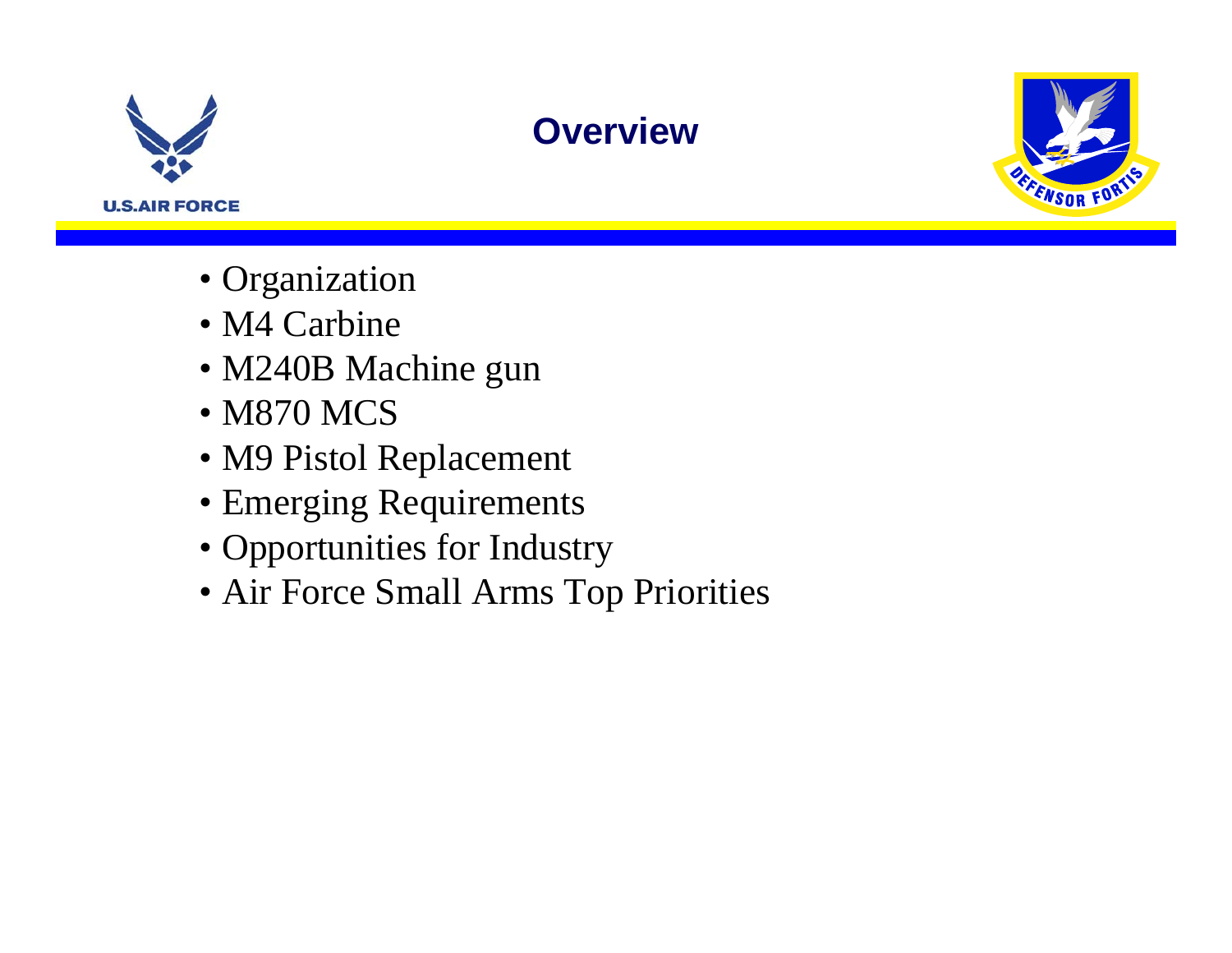

### USAF

### Program Executive Office Small Arms



**U.S.AIR FORCE** 

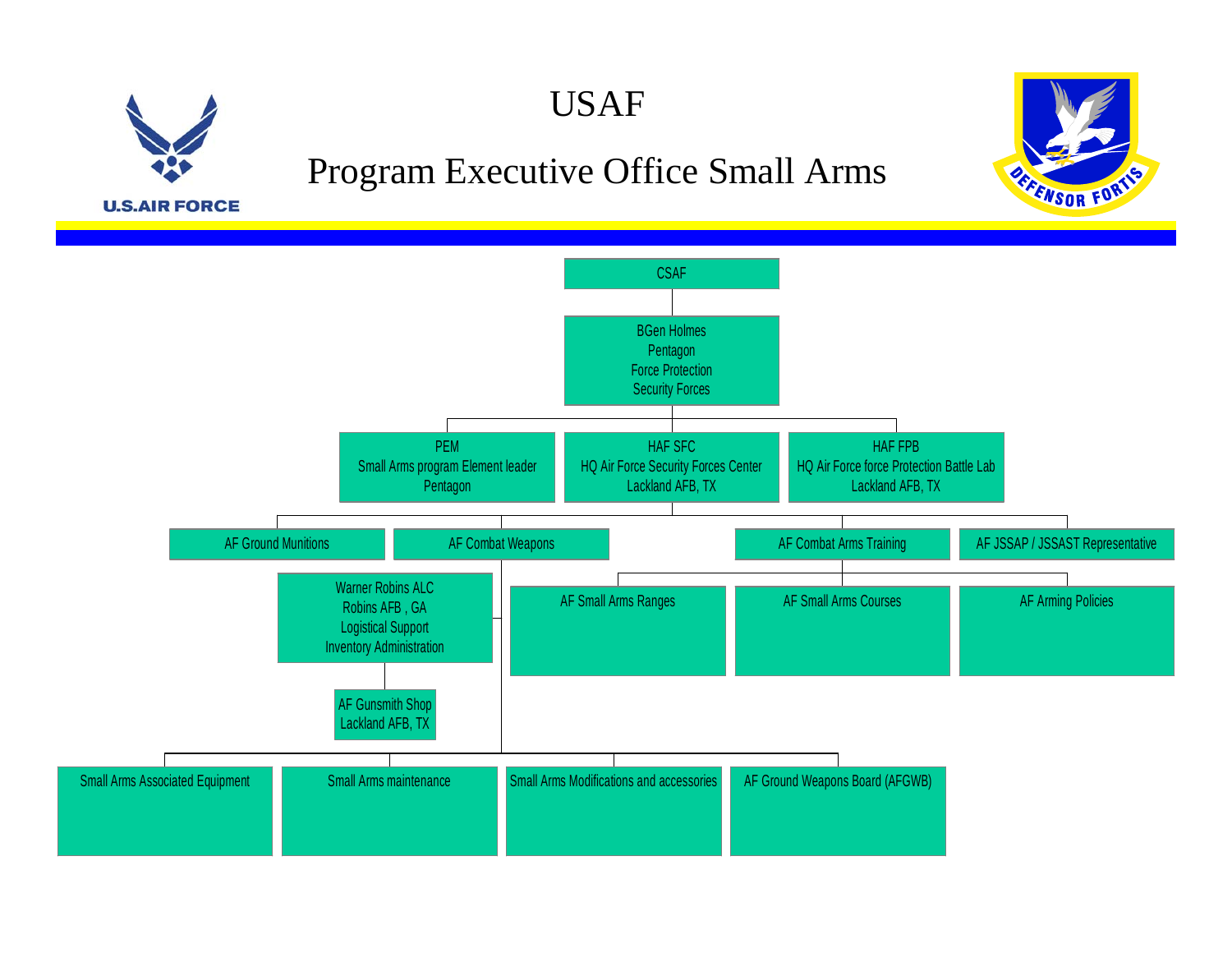

# **M4 Carbine**



### **Description**

**The M4 Carbine is the newest member of the USAF M16 series of weapons. The Security Forces version will be equipped with an M68 Close Combat Optic (CCO) and a Back-up Iron sight. The CCO is compatible with our night vision equipment.** 

#### **Current Status**

**M4 has replaced all daily use M16A2s, GAUs and GUUs for Security Forces, AF Special Operations Forces and select Group A/B AFSCs utilizing these weapons**

**M203, A1 and A2 mounting along with DNS and other enhancements seen in Army RFI and SOPMOD Programs are being fielded.**

### **Delivery Schedule**

**Deliveries began Dec 02. Currently we have approximately 46,000 M4s in use and new requirements being ordered monthly through FY08.**

**Approximately 1,300 M4A1 Carbines have been delivered.**

**Magnified 4x ACOG Day Optical Sights have been fielded for required missions as Designated Marksmen**

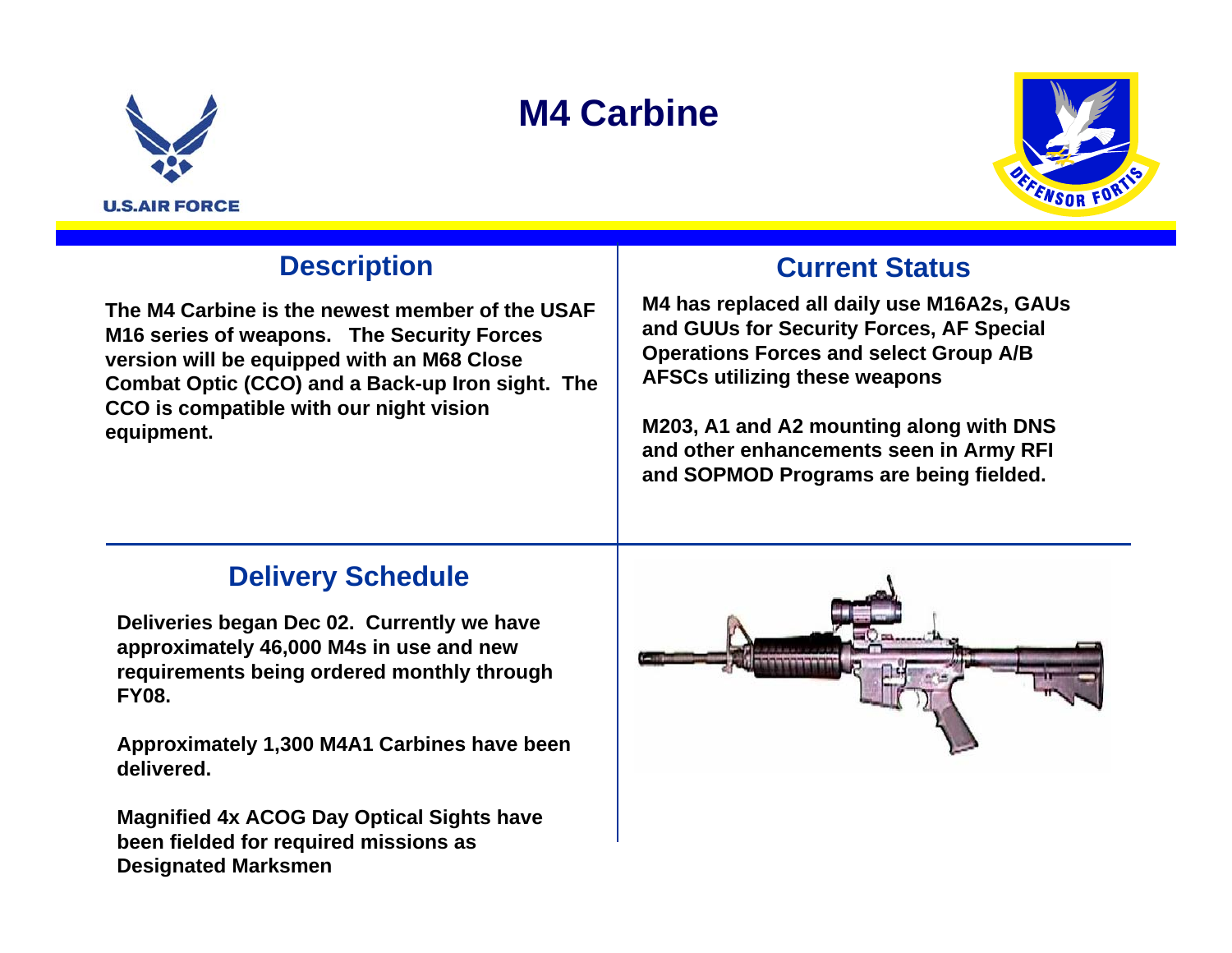

## **M240B Machine Gun**



### **Description**

**The M240B is the replacement for the M60** 

#### **Current Status**

**i** he M240B is the replacement for the M60 Currently we have issues with receiver medium machine gun. **buffer quality deficiency. Coordinating with USA to get new shorter barrels, improved / collapsible stocks, improved bipods and other changes approved and integrated.**

#### **Delivery Schedule**

**Deliveries began Oct 02. All initial orders have been filled and we are on sustainment for these assets. Approximately 3,200 in use.**

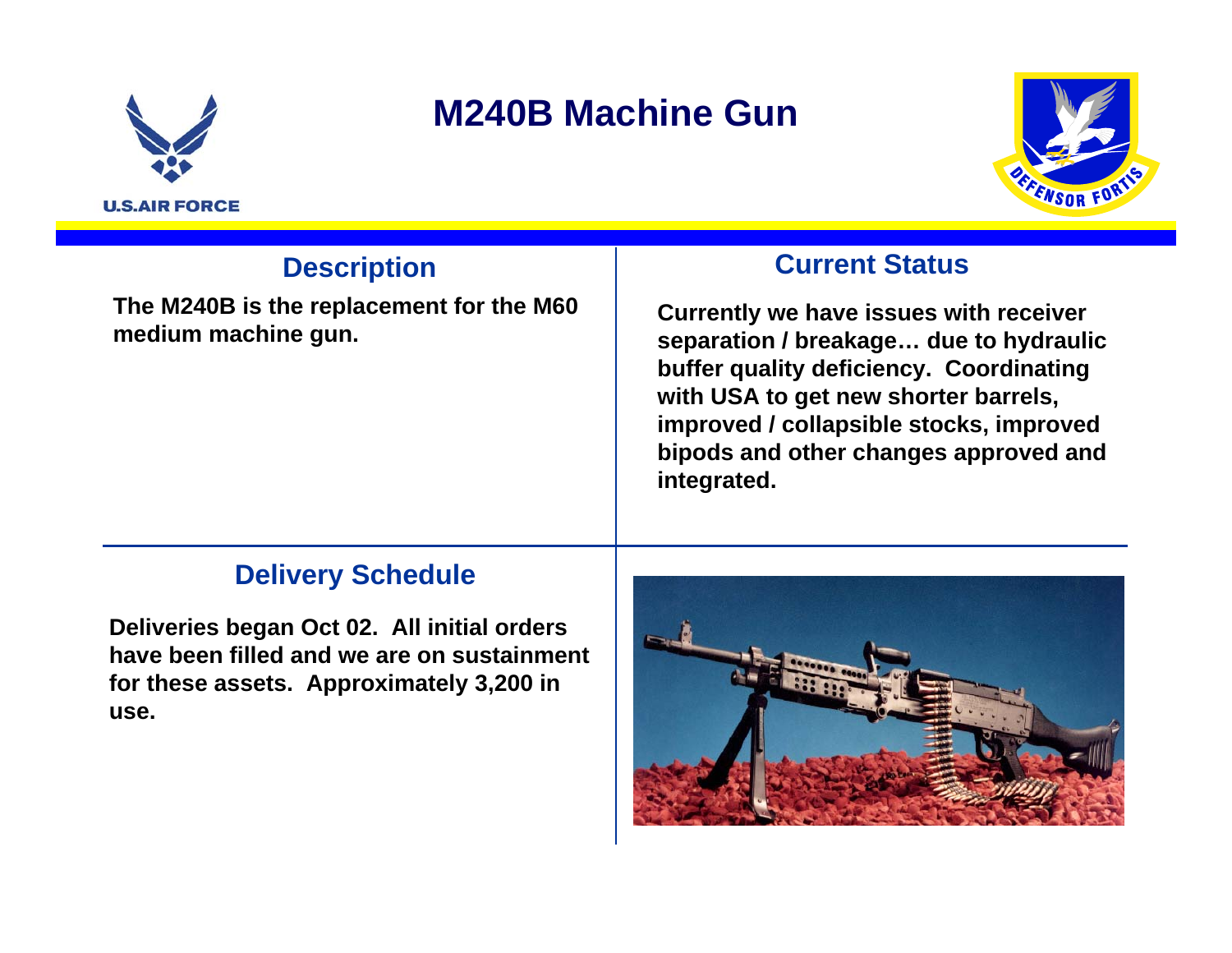

## **M870 Modular Combat Shotgun**



#### **Description**

**Type: pump-action Gauge: 12: Capacity 5-7 Rounds Barrel length: 355 mm (14 in.), 457 mm (18 in.) Weight: 3-3.5 kg Remington 870 "Wing master" was introduced 1950 1970s adopted by US Military Magazines for 7 or 8 rounds The latest addition is the 870 Modular Combat Shotgun (MCS). The 870 MCS kit consists of the receiver and magazine tube (3 rounds base capacity), plus several detachable components, such as barrels (10", 14" and 18"), -- Receiver Rail can mount new optics**

#### **Delivery Schedule**

**All 8,328 have been delivered and over 4,000 have been fielded. Security Forces have priority. Some PQDR's have been submitted for a crack in the butt stock. Non-critical area affected and still in use.**

#### **Current Status**

**First time AF will have a shotgun able to be rapidly adapted to any mission. Standardized accessories and parts will allow maximum flexibility while maintaining safety**

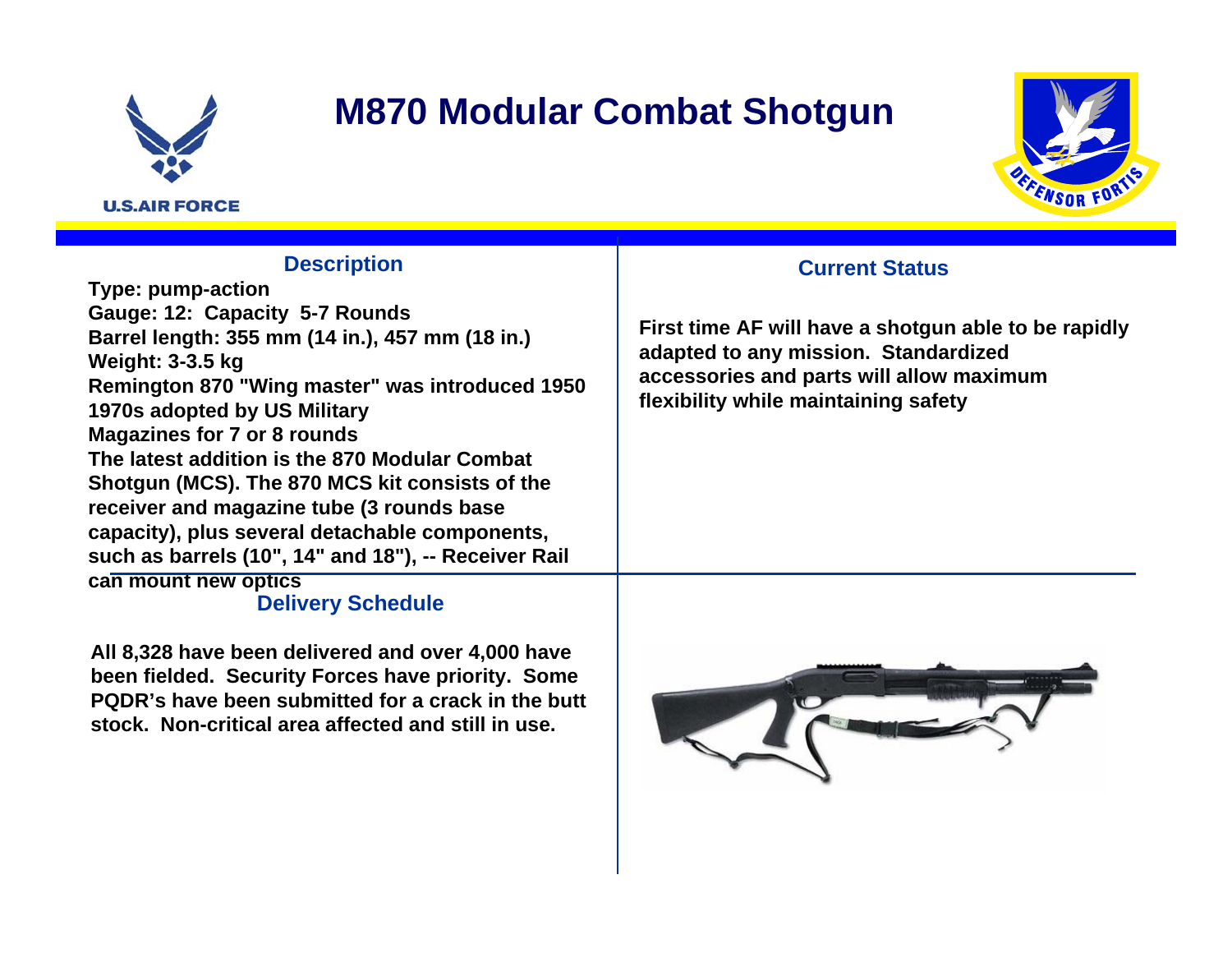





### **Description**

**Purchased and fielded over 2,200 M92FS (current civilian equivalent to M9) to replace aging small arms that have nearly doubled their service life. M9s are failing in training and possible combat failures due to shot count are becoming a real world concern.** 

### **Delivery Schedule**

**Originally, approximately 30,000 Model 92FS were ordered. Delivery scheduled to continue through Oct 07.**

**AF has 2,325 M11 pistols fielded and has just acquired approximately 165 through GSA system and is trying to procure more. Increased ops and new requirements for concealed carry pistols.**

#### **Current Status**

**Replacing current training assets and filling new requirements due to increased operations. Spare parts are difficult to get. Procurement of any stocked quantities for sustainment has slowed.** *USAF is directly involved with Joint Combat Pistol Program and plans to push that effort forward.*

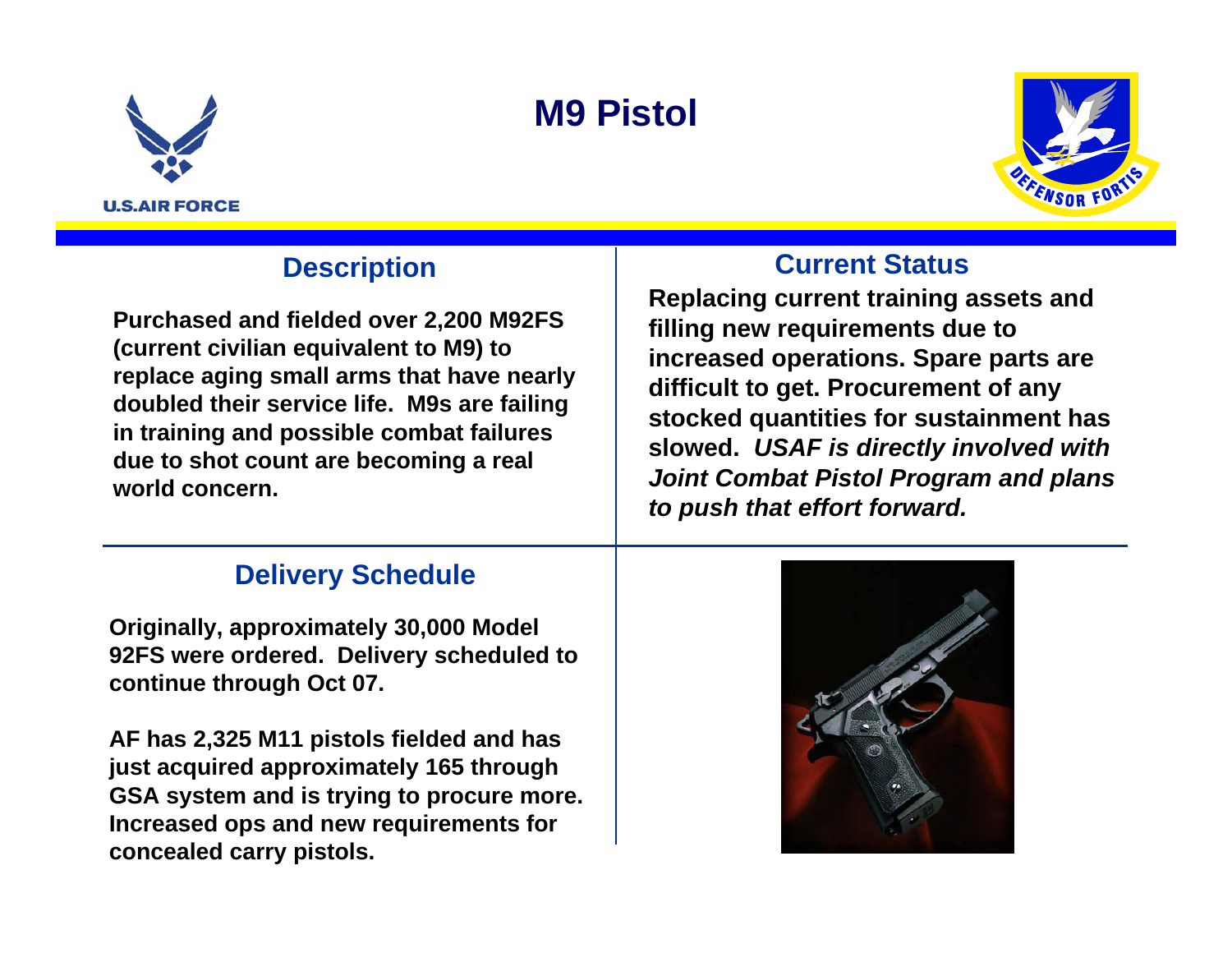

Emerging requirements for Joint Synchronization



Future programs AF wants involvement

- 1. Joint Combat/Future Pistol
- 2. Non-lethal
- 3. Solutions to Capability gaps identified in JSSACA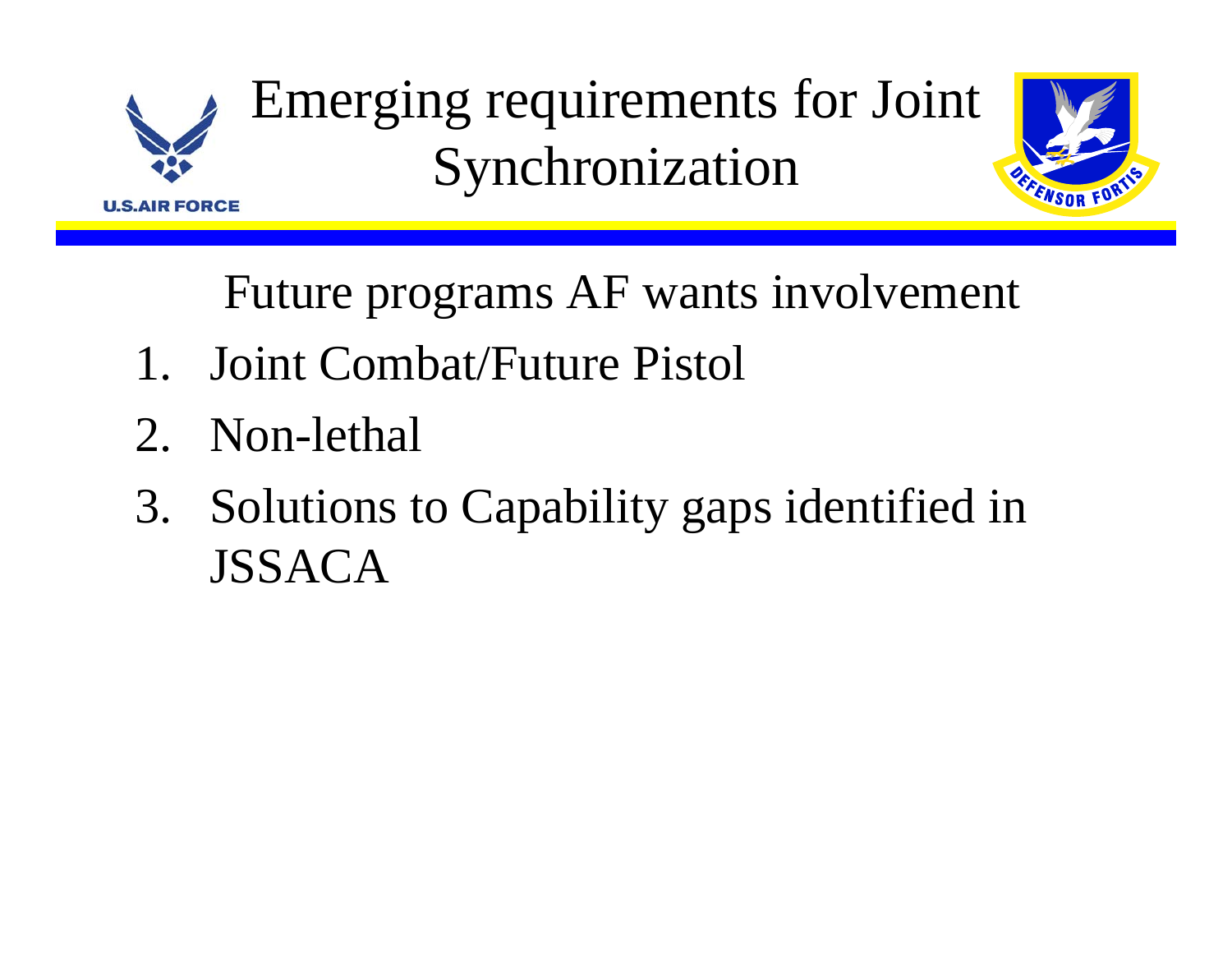

- Fire-control / Tactical Engagement
- Simulators
- IR / Thermal Accessories
- Improved Munitions
- Lubrication / Coatings / Camouflage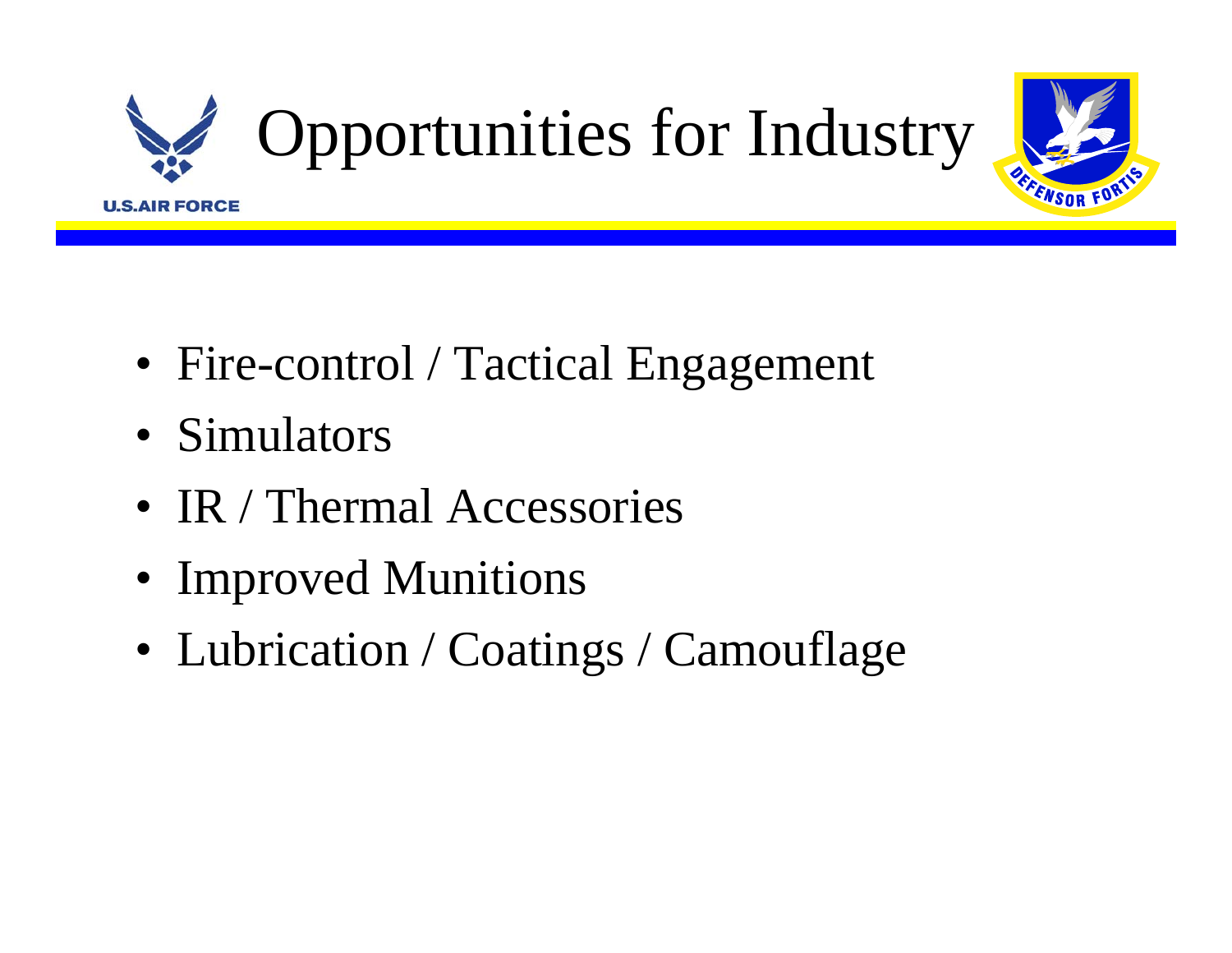



- 1. Replenish decaying handguns and move forward with USA on Joint Combat Pistol.
- 2. Operational decision on quantity of M4 / M16A2s to acquire or maintain.
- 3. Adopt a streamlined process for fielding new small arms, accessories and related equipment.